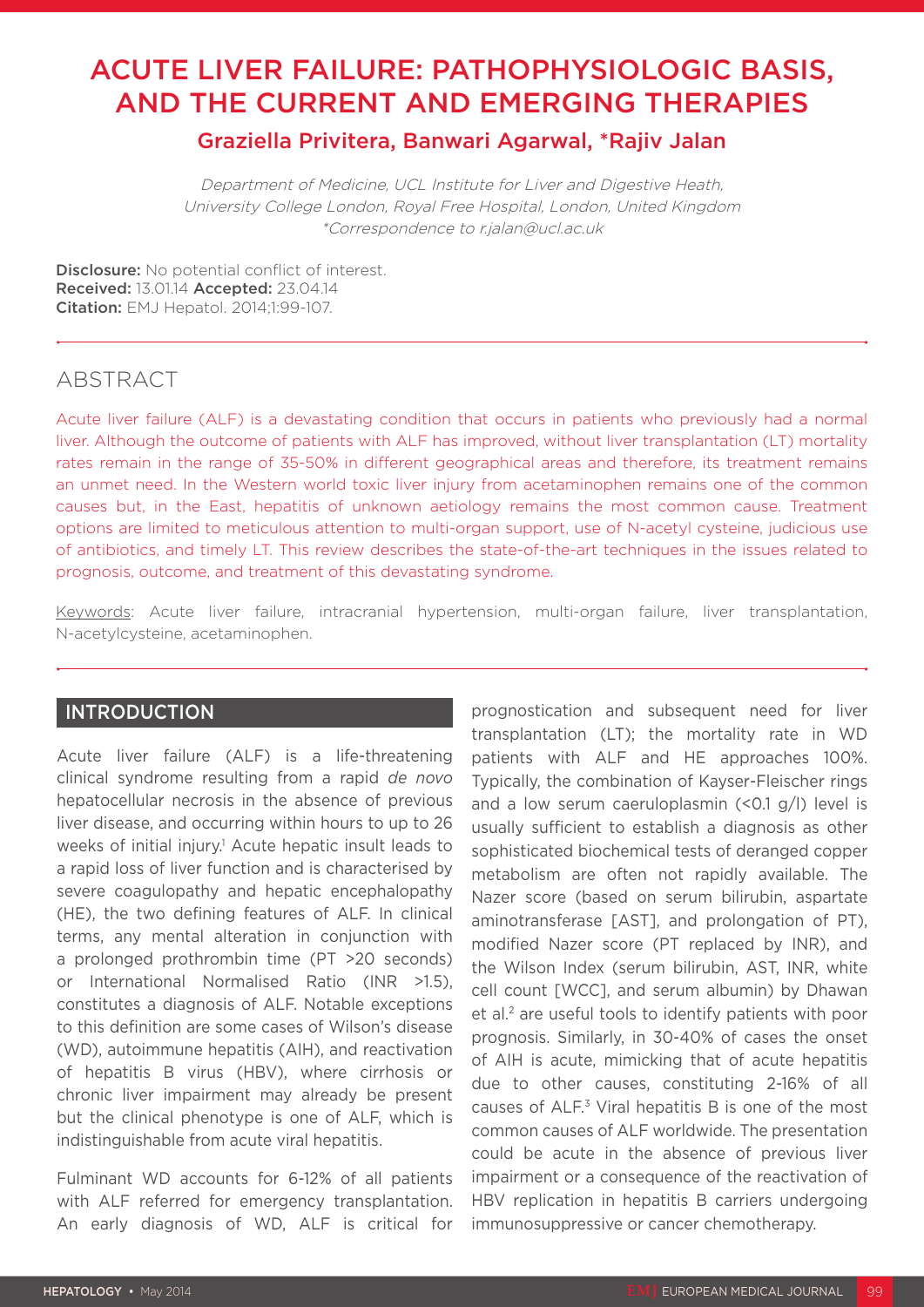ALF is a rare condition, with a reported annual incidence in the developed world of 1-6 new patients per 1 million people.4 The aetiology of ALF varies widely around the world, with infections from hepatitis A, B, and E viruses accounting for most cases in the developing world.<sup>5</sup> However, in the USA and much of Western Europe, viral hepatitis is on the wane, and drug-induced liver injury - such as acetaminophen toxicity - is by far the most common cause of ALF.<sup>6,7</sup> Although identifying the underlying cause of the liver failure is important in order to modify the approach to management and to provide prognostic information, in 15-20% of cases, aetiology remains unclear even after an extensive clinical and laboratory assessment. The differential diagnosis of patients presenting abnormal liver function tests and decreased level of consciousness could be difficult; a patient's history, risk factors, clinical presentation, and general examination are fundamental to identify the underlying aetiology. Drugs, alcohol toxicity, WD, decompensated cirrhosis, and severe liver involvement of systemic infections (malaria, typhoid, leptospirosis, rickettsial infection, etc) are a few possible causes to take into consideration in this setting. Unabated hepatocellular necrosis leads to extra-hepatic end-organ damage, characterised by vasoplegia and haemodynamic alterations, renal, pulmonary, and cerebral dysfunction representing a constellation of features resembling sepsis phenotype.

The outcomes of ALF in developed countries have improved dramatically in the last 25 years, owing to better understanding of its aetiopathogenesis, and the advent and availability of emergency LT for those who progress to severe liver failure. Parallel advancements and evolving standards of care in evidence-based practices in organ-system support in the liver units and the intensive care units (ICU) have played a vital complimentary role in managing these complex patients. This has culminated in a significantly improved outcome for patients managed with medical treatment alone and those who received LT for the treatment of ALF, the latter showing a vast improvement in 1-year post LT survival rates from 36% in 1984 to approximately 80% currently in Europe.<sup>8</sup>

# PATHOPHYSIOLOGIC BASIS OF ALF

#### Liver Injury

Acute liver injury is caused by both direct injury to the hepatocytes, and an innate immunemediated response, mediated through activation of monocytes, macrophages, dendritic cells, leukocytes, natural killer (NK) cells, and natural killer T (NKT) cells. These cells express receptors that are able to recognise pathogen-associated molecular patterns (PAMPs) in viral hepatitis and damage-associated molecular patterns (DAMPs) in toxin-mediated liver injury, leading to the activation of signal transduction pathways which determine the pattern of cytokines released, initially locally within the liver itself, spilling over to the systemic circulation eventually. The principle mode of hepatocyte death is through necrosis; particularly in the acetaminophen-induced liver injury.<sup>9</sup> Recent studies also suggest a significant role of apoptosis in cell death of ALF, which is mediated through activation of caspases. Serum M30 antigen, a marker of apoptotic hepatocyte cell death, is significantly elevated in patients who die of ALF, thus making serum M30 antigen a potential biomarker for monitoring progression of liver injury, and the use of caspase or other apoptotic inhibitors as an important therapeutic target in preventing further cell death.<sup>10</sup>

### Extra Hepatic Injury

Irrespective of the aetiology, a large majority of the patients eventually go on to progress to various degrees of extra-hepatic organ involvement with some developing frank multiple organ failure. While intense systemic inflammatory response syndrome (SIRS), which develops in ALF - mediated by the pro-inflammatory cytokines released from the damaged liver and subsequent activation of endothelial, coagulation, and immunological systems and organ cross talk - seems to be largely responsible for distant organ damage, direct toxic injury may also occasionally contribute, as is seen in patients with acetaminophen toxicity who develop toxin-related acute renal tubular injury. The existence of a parallel compensatory antiinflammatory response syndrome (CARS) mediated by the anti-inflammatory cytokines, IL-4, IL-10, and transforming growth factor- $\beta$  - is not only insufficient in counter-modulating this response, but acts to predispose to superimposed bacterial and fungal sepsis during the latter stages of the disease and late mortality.<sup>11</sup>

Brain dysfunction in ALF deserves special mention as the pathophysiology of HE in ALF goes beyond the inflammatory response associated with the condition. The exact mechanisms are not fully understood, but alterations in cerebral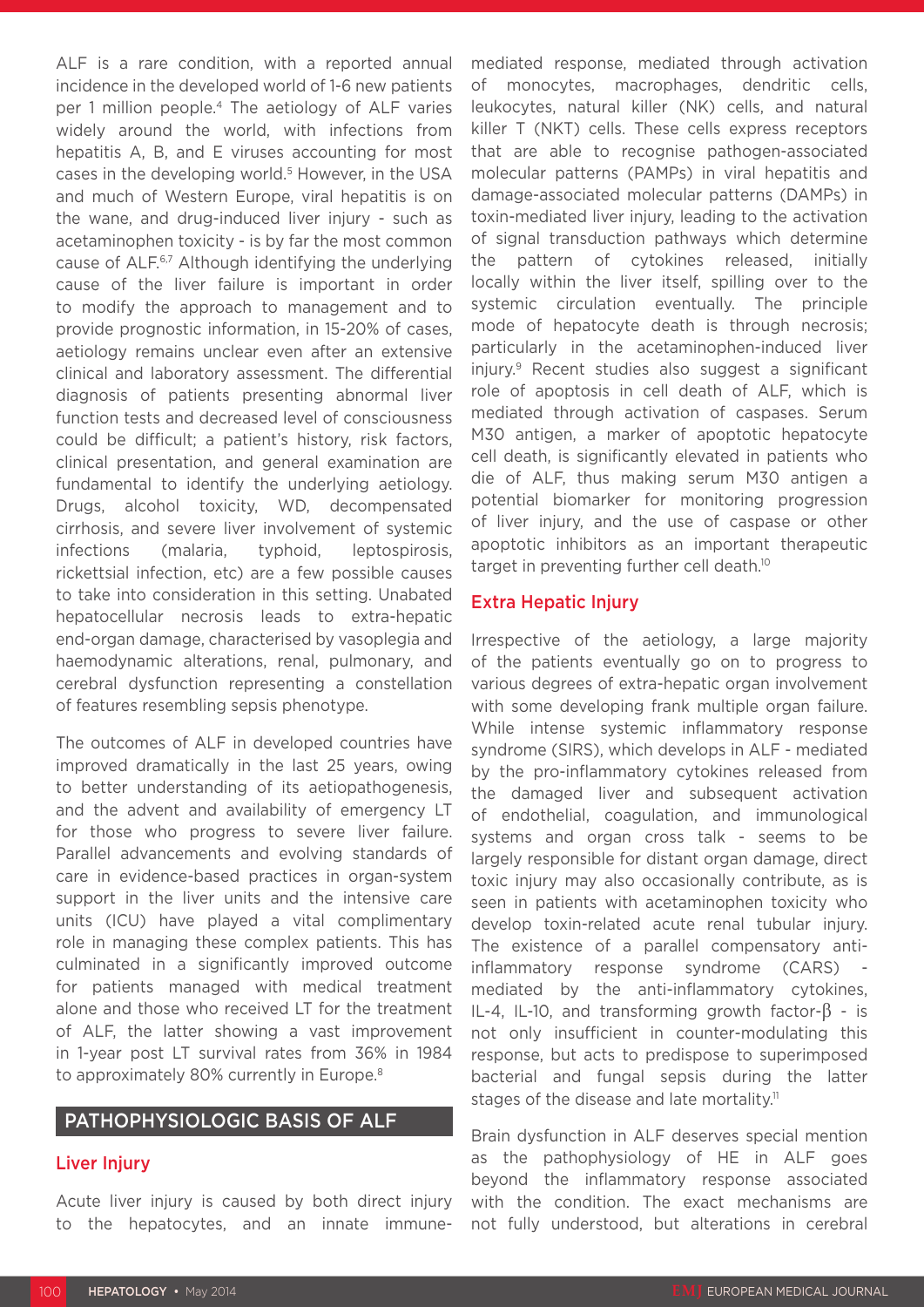blood flow (CBF) and cerebral autoregulation, circulating neurotoxins such as ammonia, systemic inflammation, and hypo-osmolality seem to play a major role. The consequences of HE can range from subtle neuropsychiatric alterations to full-blown cerebral oedema and intracranial hypertension (ICH). Increased CBF,<sup>12</sup> in conjunction with the loss of auto-regulation, results in cerebral hyperaemia leading to intracerebral hypertension. $13$  Ammonia is the most commonly studied neurotoxin in this context, with serum levels >124 µmol/L shown to be associated with a high incidence of cerebral oedema and raised intracranial pressure  $(ICP)^{14}$  and levels >150  $\mu$ mol/L with cerebral herniation.<sup>15</sup> It is produced from glutamine in the gut to then be metabolised chiefly in the liver into urea, which is excreted in the urine. Failure of this system and urea synthesis leads to elevated serum levels in liver failure.

Recent clinical and experimental data, however, suggest a much more complex inter-organ traffic involved in the production and metabolism of ammonia, opening up new possibilities for therapeutic interventions, which can be targeted at various stages of its metabolism, thus achieving reduction in ammonia production and enhanced elimination. Skeletal muscles provide a minor alternative site for ammonia metabolism, by converting ammonia through glutamine synthetase activity to glutamine. Glutamine that is produced can undergo reconversion into ammonia and glutamate by the enzyme glutaminase, present in the kidneys and gut. Ammonia that reaches the brain is converted to glutamine by the astrocytes, which in high concentrations exert an osmotic effect leading to oedema and causing oxidative stress from reactive oxygen species.<sup>16</sup> Systemic inflammation, particularly in the presence of sepsis, further impairs central nervous system (CNS) function by causing oxidative injury, endothelial damage with increased permeability of cerebral vasculature, and alterations in blood flow, leading to further brain swelling and raised ICP.<sup>17</sup>

## PRINCIPLES OF MANAGEMENT

The key management principles of ALF are complex and require a team of highly trained hepatologists, intensivists, and transplant surgeons. Establishing a diagnosis of the underlying insult is crucial in determining specific therapy options for certain aetiologies, which could result in the cessation of the damage process and may even reverse liver failure. For example, in the case of acute HBV infection, more than 95% of patients may seroconvert spontaneously, while the remaining 5% with severe acute or protracted hepatitis (defined as prolonged PT and deep jaundice persisting for >4 weeks) may benefit from nucleoside/tide analogue treatment.18 The Budd-Chiari syndrome (acute hepatic vein thrombosis), inherited or acquired, is an uncommon cause of ALF characterised by a pro-coagulant state, where therapeutic options include: anticoagulation, performance of transjugular intrahepatic portocaval shunting, or LT.

HELLP syndrome and acute fatty liver degeneration constitute two severe complications occurring during pregnancy. Early recognition of these syndromes and prompt delivery of the foetus are critical in achieving good outcomes. The overall prognosis and the spontaneous recovery of liver function in pregnancy-associated ALF is excellent with only a minority of patients requiring LT. Interventions are primarily aimed at optimising organ perfusion to promote spontaneous liver regeneration and recovery, while efforts are directed towards reduction and amelioration of liver injury through liver-specific therapy wherever applicable, along with early diagnosis and treatment of new complications, and timely identification of those who are unlikely to improve with medical management alone and would need emergency LT.

## MONITORING AND GENERAL MEASURES

ALF patients should ideally be nursed in dedicated liver units, with clear escalation plans for early admission to ICU, particularly when they develop higher grades of HE (≥Grade 3) requiring airway protection, or are in need of advanced cardiovascular, pulmonary, renal, or cerebral support. However, simple protocol-based management, focused on maintaining metabolic homoeostasis with an attention to detail on nutrition, glucose levels, oxygenation, blood pressure control, and maintenance of serum electrolytes, is crucial. Most patients in ICU require insertion of central venous lines and arterial accesses for closer haemodynamic monitoring, and provision of therapy such as vasopressors and renal support. Elevated PT in ALF does not necessarily predict bleeding risk and should not be routinely corrected for insertion of vascular catheters, thus allowing it to be used to monitor synthetic liver function.<sup>19</sup>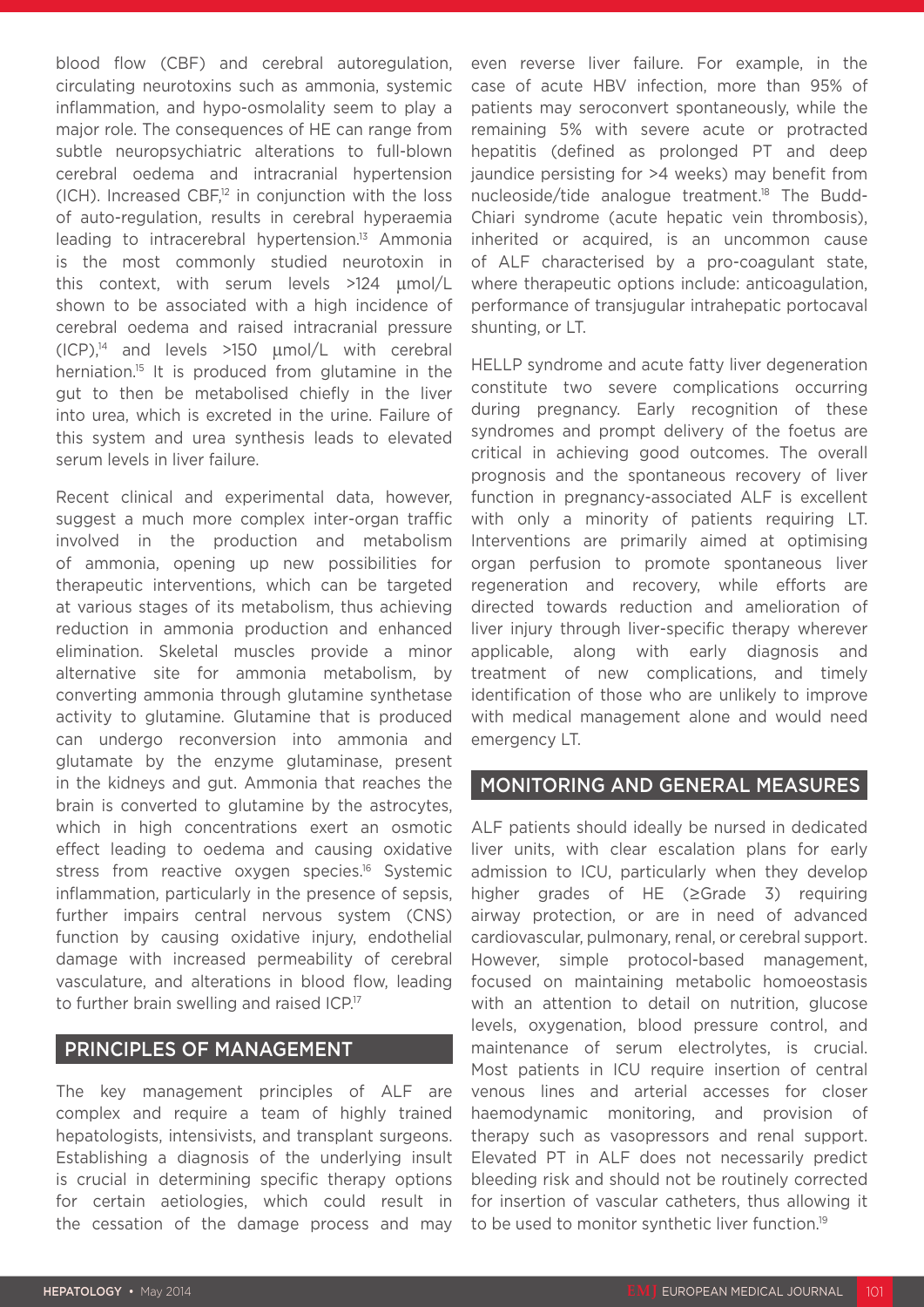Controversy continues to rage about the use of ICP transducers to monitor ICP but the current recommendations state they should be used with caution, only inserted by experts after correction of coagulation. Fatal intra-cerebral haemorrhage has been reported in up to 10% of patients with ICP monitoring. Epidural or sub-dural transducers are preferred as they are associated with lower risks of haemorrhage and infective complications. While invasive CNS monitoring and cerebral optimisation have failed to translate to survival benefit, Keays et al.20 have shown delayed cerebral death in Grade 4 HE patients managed with invasive monitoring with survival time improving 6-fold from 10 hours to 60 hours, thus arguing for an extra amount of time for a graft to become available.

It is likely that arterial ammonia levels (>150 µmol/L) and/or jugular venous oxygen tension (<65 mmHg or >85 mmHg) may help to identify patients at particular risk of developing intracranial hypertension  $(ICH).<sup>21</sup>$  The decision about invasive ICP monitoring should be on a case-by-case basis, assessing the risks and benefits of the procedure. At our institution all patients with Grade 3 HE have reverse jugular catheters, while ICP bolt is reserved for hyperacute presentation, persistent hyperammonaemia >150 µmol/L, pupillary changes, fluctuations in reverse jugular saturations, and features of hyperexcitability such as sustained clonus (Figure 1). The patient's neck should be maintained in a neutral position with the head of the bed elevated to 30° to facilitate venous drainage.



Figure 1: Management of Grade 3/4 hepatic encephalopathy in acute liver failure.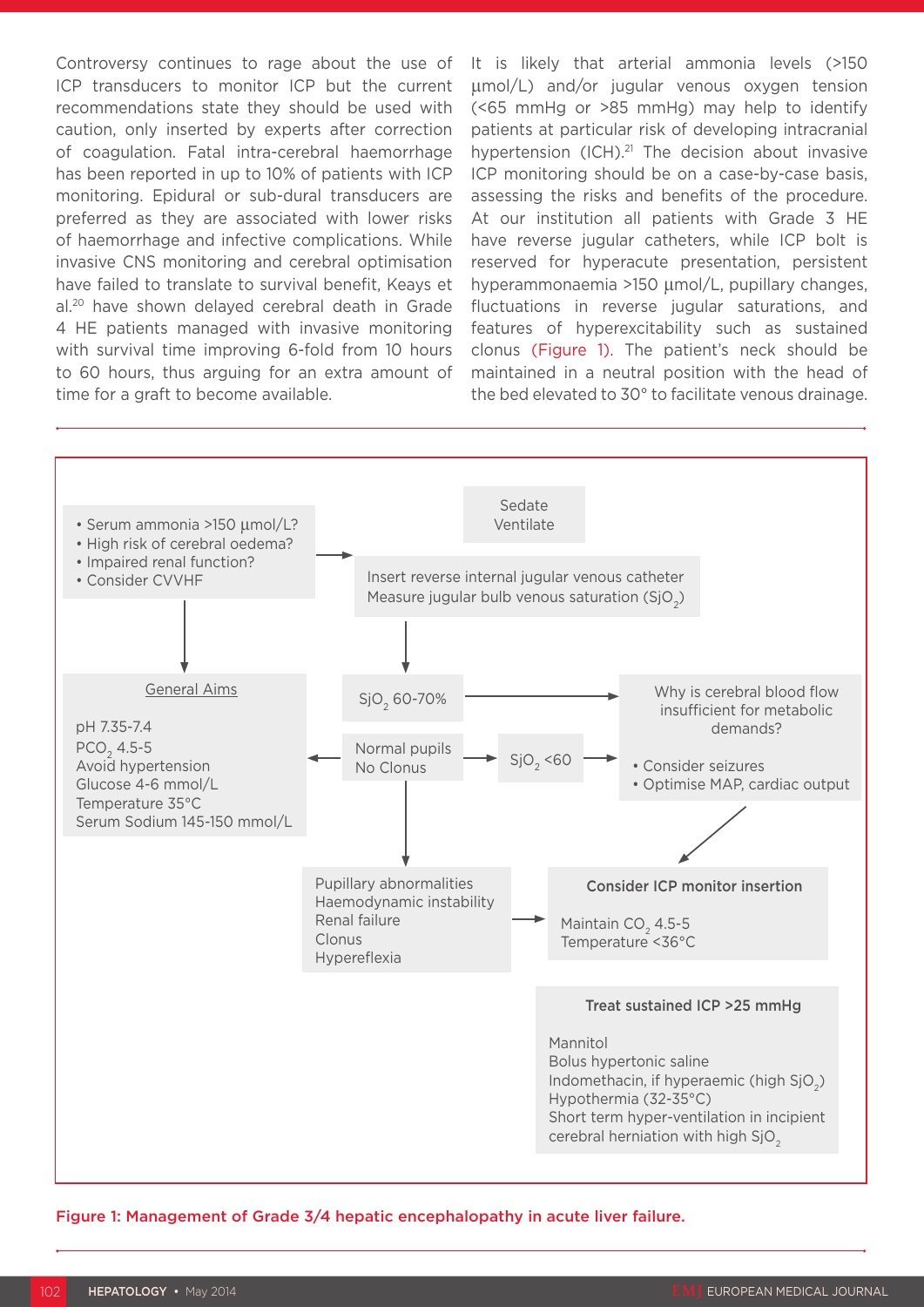#### Infections and Sepsis in ALF

Immune paralysis, neutrophil dysfunction, and bone marrow suppression seen in ALF predispose patients to secondary bacterial infection and sepsis, with evidence of culture-positive bacterial and fungal infections in up to 70% and 30% of patients, respectively.<sup>22</sup> Pneumonias, urinary tract infections, intravenous and other catheterrelated blood stream infections, and spontaneous gut bacterial translocation constitute the most common sources of sepsis driven by organisms such as enteric Gram-negative bacilli, Gram-positive cocci, and *Candida* species. Superimposed sepsis (infection with SIRS) leads to further deterioration of HE and cerebral oedema, and cardiovascular and renal failure precluding transplantation occasionally, and is associated with a poorer outcome. A rigorous surveillance process to detect and treat infections early is imperative in the management of these patients. Prophylactic antibiotic therapy, though routinely used, has not shown survival benefit, but is associated with a significant reduction in the infection rates and the intensity of SIRS thereof, with improved cerebral oxygenation and circulatory stability.<sup>23</sup> Prophylactic antifungal therapy is usually reserved for Grades 3/4 HE. Broad spectrum antimicrobial therapy is commenced in all patients at the time of admission and is modified periodically according to the organism identified and the sensitivity reports.

### Modulating Liver Injury

N-acetylcysteine (NAC) is the most commonly used liver-specific therapy in acetaminophen toxicity, helping to replenish exhausted glutathione stores in the liver and promoting metabolism of N-acetyl p-benzoquinoneimine (NAPQI), the toxic metabolite of acetaminophen responsible for liver toxicity. While the best evidence of its effectiveness is reserved for early commencement following acetaminophen toxicity (within 24 hours), even delayed therapy (after 24 hours) produces improvement in the haemodynamic and cerebral oxygenation parameters.24,25 In addition, in the early stages of HE (Grade 1-2) NAC has also been shown to exert beneficial effects in nonacetaminophen aetiologies of ALF.26 Other liverspecific therapies, such as lamivudine and intravenous immunoglobulin (IVIG) in hepatitis B, or acyclovir in herpes simplex virus-related liver failure, and corticosteroids in AIH, although routinely used, have failed to demonstrate substantial beneficial effect, partly because of the

rarity of occurrence of these diseases and the associated wide variations in the severity of illness, which makes conducting randomised trials to establish best practise and the evidence base difficult.

#### Circulatory Dysfunction

Circulatory failure is universal in severe disease and is characterised by systemic vasodilatation, vasoplegia and hypotension (despite increased cardiac output), and not infrequent subclinical myocardial dysfunction. Aggressive fluid therapy to maintain circulatory volume and tissue perfusion is achieved by rapid infusion of crystalloid or colloid solutions. The role of human albumin solution (HAS) as a plasma expander, and as a drug with potential extra-oncotic effects such as stabilisation of endothelial function, drug handling, and anti-inflammatory and anti-oxidant effects, is yet to be studied in ALF. However, in the wake of recently published studies demonstrating the ill effects of starch solutions in patients with sepsis, HAS could be considered for resuscitative purposes in hypovolaemic patients not responsive to crystalloids alone.<sup>27,28</sup> Caution must be exercised to avoid hypervolaemia with albumin as this can lead to a deleterious effect on ICP.

Vasopressors are required for the volumeunresponsive shock, norepinephrine being the vasopressor of choice. Vasopressin, and its analogue terlipressin, can be used as a second-line agent in combination with norepinephrine but can be associated with increases in ICP.29,30 The target of therapy is difficult to define and at present is arbitrarily based upon maintaining adequate cerebral perfusion. Most units would aim for a mean arterial pressure of 65-70 mmHg. In refractory shock, corticosteroids may have a role especially when administered early in the course of illness. This is to treat relative adrenal insufficiency associated with ALF.<sup>31</sup>

### Respiratory Support

Oro-tracheal intubation for airway protection and invasive mechanical ventilation to manoeuvre blood carbon dioxide  $(CO<sub>2</sub>)$  tension is the norm for those who progress to Grade 3/4 HE. Although temporary hyperventilation can be undertaken to reduce ICP, prolonged periods of hyperventilation is not advised and can be deleterious. Mechanical ventilation exposes patients to a spectrum of ventilator-associated complications (VAC)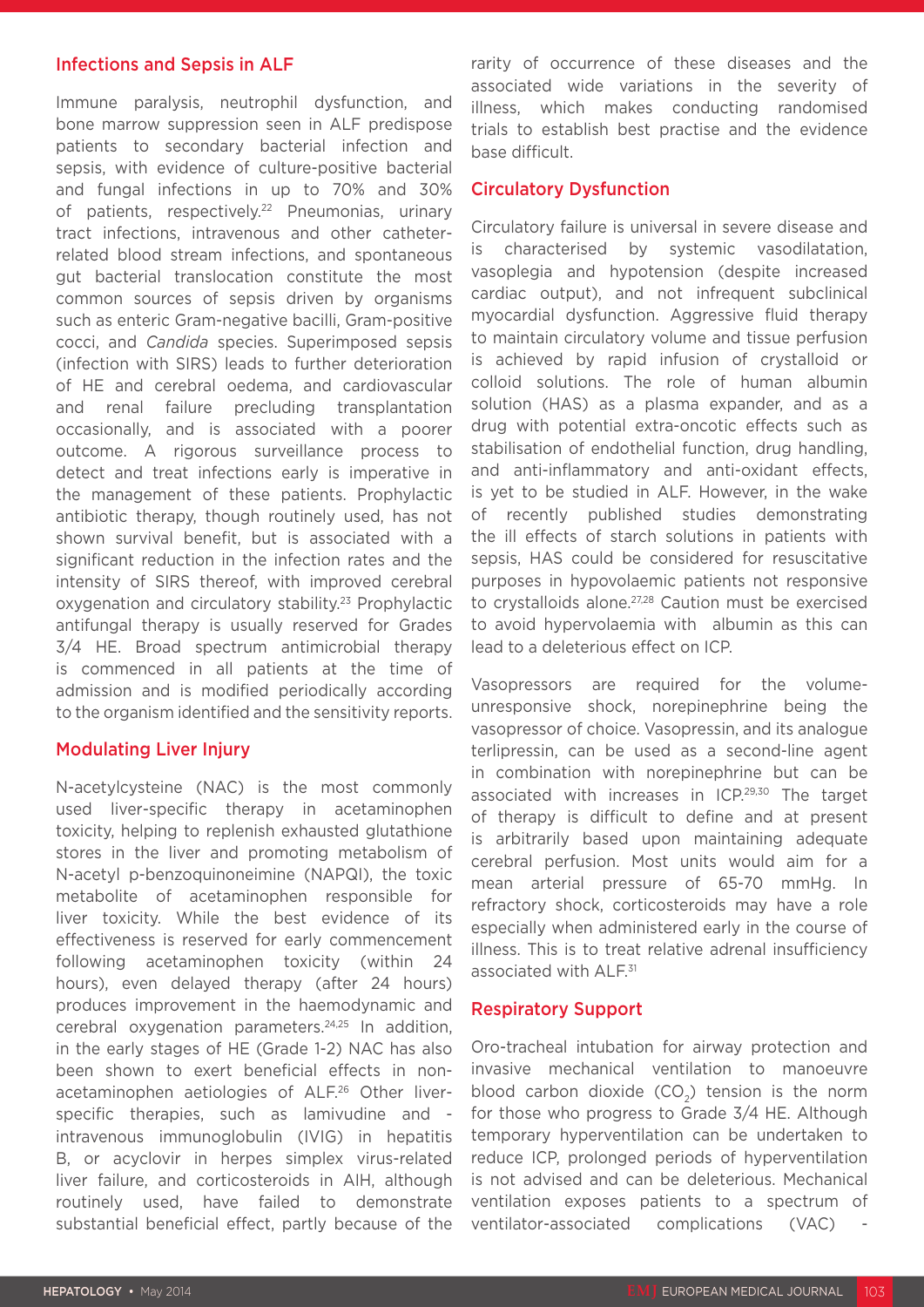such as ventilator associated pneumonias, acute lung injury (ALI), and acute respiratory distress syndrome (ARDS) - and the risks of baro, volu, and bio-trauma. Protective lung ventilation strategy is the gold standard for managing most acute lung injuries in the ICU but a careful balancing act is required when dealing with ALF patients. While high positive end expiratory pressure (PEEP) may be necessary to optimise recruitment of lung units and prevent atelectasis to improve oxygenation, high PEEP in conjunction with low tidal ventilation and low inflation pressure can adversely impact on cerebral oedema and ICH secondary to venous engorgement from high transmitted pressure, and cerebral vasodilation due to elevation in CO<sub>2</sub> (permissive hypercapnia).

#### Renal Support

Renal support is commonly required as >50% of patients develop acute kidney injury (AKI), with incidence of AKI rising to as high as 75% in patients with ALF due to acetaminophen overdose. The cause of renal failure in this setting is multifactorial, including dehydration, direct drug nephrotoxicity, hypotension, sepsis, and hepatorenal syndrome. Management includes avoidance of nephrotoxic agents, treatment of infections, and maintenance of euvolaemia and adequate renal perfusion. While the primary objectives of the renal support is to control azotaemia, treat electrolyte abnormalities and metabolic acidosis, and maintain fluid balance, it is also highly effective in removing ammonia, and achieving normo/hypothermia and control fever. Continuous modes of dialytic therapy are preferred to avoid large fluid shifts and cerebral complications associated with it.32

## HE and ICH

HE and cerebral oedema with ICH is the most devastating complication of ALF, occurring more commonly and in a more severe form in hyperacute presentations. Despite significant improvement in the understanding of its pathophysiology, and the overall management of CNS complications of ALF, ICH still accounts for up to 25% of deaths in ALF. The basic tenets of cerebral management in ALF are similar to that in traumatic brain injury, with additional measures undertaken to control hyperammonaemia. Prevention and treatment of secondary insults, such as hypotension and hypoxia, are vital, along with maintenance of adequate cerebral perfusion and controlling ICP. Avoidance and treatment of hypo-osmolality, hyponatraemia

being the main offender, through osmotherapy with mannitol or hypertonic saline to achieve higher serum sodium (>145 mmol/L) levels is associated with less severe cerebral oedema.<sup>33</sup>

Adequate sedation and treatment of subclinical seizures helps to reduce cerebral metabolic requirement for oxygen, thus preventing ischaemic injury. However, there is no role for prophylactic anticonvulsants.34 ICH, in association with increased CBF (cerebral hyperaemia), is managed with short periods of hyperventilation to induce hypocapnoea and cerebral vasoconstriction, moderate hypothermia, and occasionally cyclo-oxygenase (COX) inhibition therapy (indomethacin).35 Ammonia lowering strategies currently utilise extracorporeal removal techniques and induction of hypothermia. Hypothermia creates a state of 'hibernation' reducing metabolic rate and therefore ammonia production. It also leads to reduced ammonia uptake by the brain, and has been shown in animal studies and in small case series to effectively control refractory ICH.<sup>36</sup> Pharmaceutical interventions - such as lactulose, branched chain amino acid and non-absorbable antibiotic, and L-ornithine L-acetate (LOLA), which enhances ammonia detoxification in the muscle - whilst effective in cirrhotics, failed to show benefit in ALF.<sup>37</sup>

#### Prognosis and Selection for LT

LT is the mainstay of treatment in the poor prognosis group. Early identification of those with poor prognosis is crucial. Multiple scoring systems (Table 1) have evolved through the years to accurately prognosticate and act as selection criteria for LT. King's College Hospital (KCH) criteria<sup>38</sup> remains the most widely used and is based on factors indicative of poor prognosis, such as the extremes of age, rapidity of progress as defined by the jaundice-encephalopathy interval, and the aetiology of ALF with the spectrum ranging from spontaneous recovery most unlikely in WD to very good outcome for pregnancy-related ALF. The extended KCH criteria for acetaminophen poisoning has further improved its sensitivity and is based on refractory hyperlactataemia post fluid resuscitation.39 The French Clichy criteria which were developed in ALF patients with acute HBV infection.<sup>40</sup> and are based on the presence of confusion/coma, patient age, and Factor V levels - are used in difficult cases of non-acetaminophen aetiologies. Other indicators, such as serum phosphate levels, Gc-globulin, alpha-fetoprotein levels, and liver volume assessments (particularly in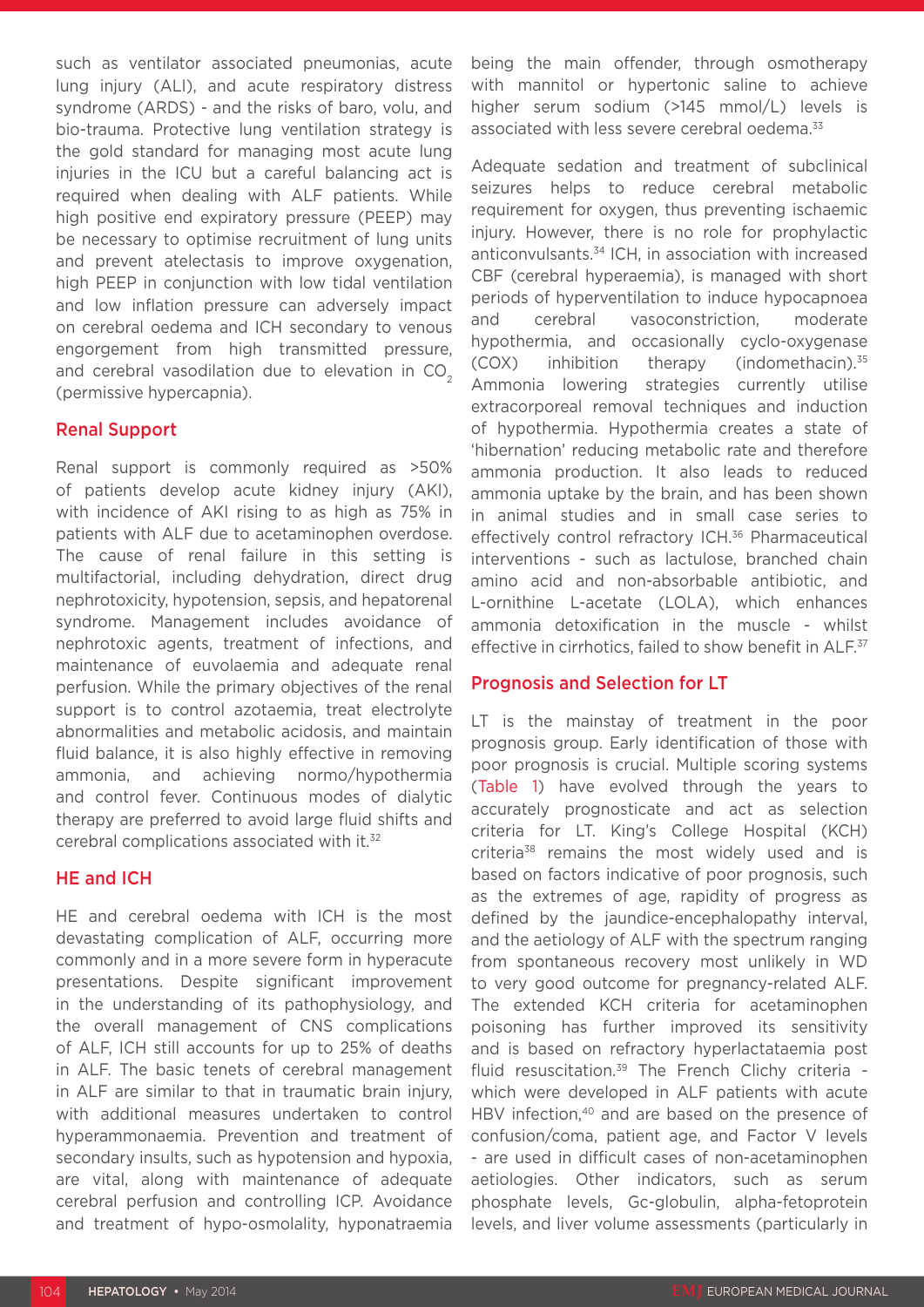subacute ALF), are occasionally used. Although the criteria developed at KCH are the most commonly applied in this setting, a recent meta-analysis of studies reporting their performance in nonparacetamol aetiologies concluded that different aspects of KCH criteria in this setting require further improvement.<sup>41</sup> Similarly, a systematic overview of the actual models for prediction of poor outcome in patients with ALF suggest that the models have shown inconsistent reproducibility, prognostic accuracy, and inability to predict mortality in ALF.42 The need for a better prognostic model remains high.

# FUTURE DIRECTIONS

## Development of Novel Biomarkers to Monitor Progression of ALF

Current strategies under investigation include use of peripheral biomarkers to determine whether specific therapies, such as inhibitors of apoptosis (caspase inhibitors) or modulators of inflammation (Toll-like receptor 4 and 9 inhibitors), are likely to be useful for the prevention of progression of liver injury.9,43 Ornithine phenylacetate (OP) promotes urinary excretion of glutamine produced in the

## Table 1: Classification of acute liver failure (ALF) and criteria for liver transplant (LT).

| Classification of ALF - clinical features and prognosis in the subgroups                                                                                                                                                                                                                                                                                                                                                                                                                                                                                                                                                                                                                                                                                                       |                                   |                    |                                                                     |
|--------------------------------------------------------------------------------------------------------------------------------------------------------------------------------------------------------------------------------------------------------------------------------------------------------------------------------------------------------------------------------------------------------------------------------------------------------------------------------------------------------------------------------------------------------------------------------------------------------------------------------------------------------------------------------------------------------------------------------------------------------------------------------|-----------------------------------|--------------------|---------------------------------------------------------------------|
|                                                                                                                                                                                                                                                                                                                                                                                                                                                                                                                                                                                                                                                                                                                                                                                | Hyperacute                        | Acute              | Subacute                                                            |
| Jaundice to Encephalopathy                                                                                                                                                                                                                                                                                                                                                                                                                                                                                                                                                                                                                                                                                                                                                     | O-1 week                          | 1-4 weeks          | 4-12 weeks                                                          |
| Prothrombin time (PT) rise                                                                                                                                                                                                                                                                                                                                                                                                                                                                                                                                                                                                                                                                                                                                                     | Severe                            | Moderate           | Mild                                                                |
| Cerebral oedema /<br>Intracranial hypertension                                                                                                                                                                                                                                                                                                                                                                                                                                                                                                                                                                                                                                                                                                                                 | Severe                            | Moderate           | Mild                                                                |
| Prognosis (without LT)                                                                                                                                                                                                                                                                                                                                                                                                                                                                                                                                                                                                                                                                                                                                                         | Good                              | Moderate           | Poor                                                                |
| Typical aetiology                                                                                                                                                                                                                                                                                                                                                                                                                                                                                                                                                                                                                                                                                                                                                              | Acetaminophen,<br>Hepatitis E & A | <b>Hepatitis B</b> | Non-acetaminophen drugs,<br>seronegative or indeterminate hepatitis |
| King's College Hospital (KCH) criteria for emergency or super-urgent LT                                                                                                                                                                                                                                                                                                                                                                                                                                                                                                                                                                                                                                                                                                        |                                   |                    |                                                                     |
| Acetaminophen overdose<br>1. Irrespective of grade of encephalopathy:<br>Arterial pH <7.25 following volume resuscitation >24 hours post overdose<br>Or<br>2. All of the following:<br>Grade 3 or 4 encephalopathy<br>PT >100 sec<br>Serum Creatinine > 300 µmol/L<br>Or<br>3. The extended KCH criteria<br>Serum lactate > 3.5 mmol/L after early resuscitation<br>Serum lactate >3.0 mmol/L 24 hours post overdose, and adequate volume resuscitation<br>Non-acetaminophen aetiologies<br>1. Irrespective of grade of encephalopathy:<br>PT >100 sec<br>Or<br>2. Presence of encephalopathy + any 3 of the following:<br>$< 10$ or $> 40$<br>Age<br>NANB, drug reaction<br>Aetiology<br>Jaundice to encephalopathy >7 days<br>PT<br>$>50$ sec<br>Serum Bilirubin >300 µmol/L |                                   |                    |                                                                     |
| Clichy criteria for emergency LT (non-acetaminophen aetiology only)                                                                                                                                                                                                                                                                                                                                                                                                                                                                                                                                                                                                                                                                                                            |                                   |                    |                                                                     |
| 1. Confusion/coma + Factor V concentration <20% + Patient Age <30 yrs<br>Or<br>2. Confusion/coma + Factor V concentration <30% + Patient Age >30 yrs                                                                                                                                                                                                                                                                                                                                                                                                                                                                                                                                                                                                                           |                                   |                    |                                                                     |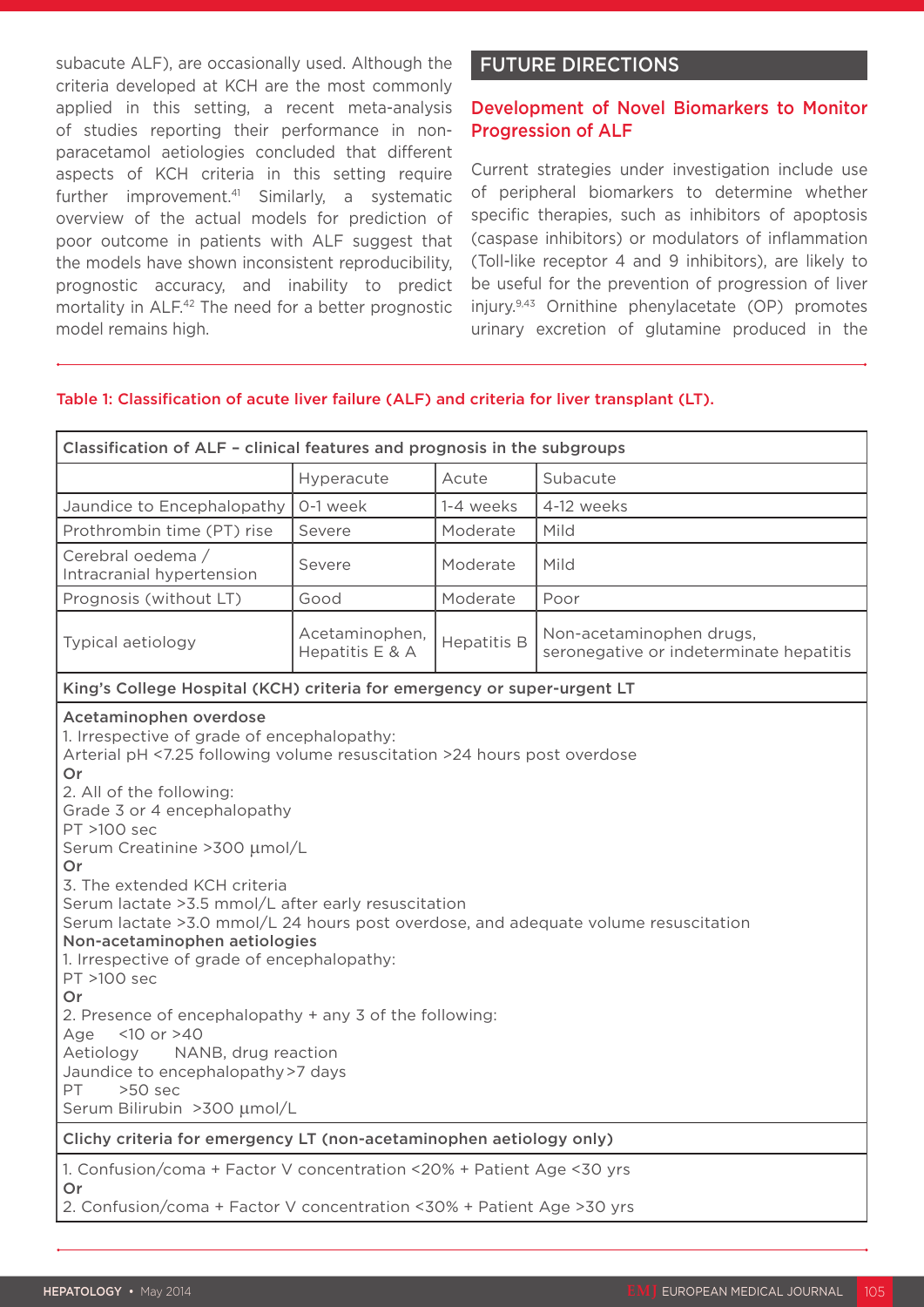muscles as phenylacetylglutamine (PAGN), and has been shown to significantly reduce serum ammonia levels and brain oedema in a chronic liver failure rodent model.<sup>44</sup> and to attenuate rise in ICP in a porcine model of ALF.45 There are no studies yet in humans. Newer agents such as N-methyl-Daspartate (NMDA) receptor antagonist memantine, an inhibitor of the glutamate NMDA receptor preventing binding of the extracellular brain glutamate and development of brain oedema, 46 etanercept, a TNF- $\alpha$  neutralising molecule.<sup>47</sup> and minocycline, a broad-spectrum tetracycline antibiotic, which is a potent inhibitor of microglial activation reducing neuroinflammation,<sup>48</sup> are some of the exciting therapeutic options which have shown promise in experimental models but are under further evaluation in the human setting.

## New Targets for Pharmaceutical and Extracorporeal Interventions

Artificial and bioartificial liver support systems are aimed at supplementing standard intensive care for patients with liver failure, supporting either regeneration of the patient's native liver or bridging to transplantation. The premise and the concept of an ideal extracorporeal liver support device hinges on the ability to detoxify the blood, perform synthetic, metabolic, and immune functions, and remove and/or inhibit production of inflammatory signalling molecules (e.g. cytokines), thereby breaking the vicious circle of liver injury leading to production of inflammatory mediators and further propagation of liver injury; the ultimate

aim being stimulation and promotion of liver regeneration. Unfortunately, as of now, none of the currently available artificial or bioartificial devices have shown much promise in the context of ALF, except a regime of enhanced or high volume plasmapheresis (>10 L of plasma removed and replaced per day). This demonstrated a clinical improvement in HE, hepatic and CBF, and even a survival benefit when used for up to 10 days.49 Although this seems like a promising intervention, the definitive role of plasmapheresis needs further evaluation before it is adopted as a standard clinical care for ALF patients.

### CONCLUSIONS

ALF is a reversible and, therefore, treatable condition. Huge in-roads have already been made in improving the understanding of the disease process and its treatment, as evidenced by a significant reduction in mortality and morbidity. Further research towards unravelling the pathophysiological processes underlying ALF, development of biomarkers for early diagnosis and prediction of disease progression and novel drugs to halt the disease process, and advances in the organ support system in intensive care, including the on-going search for an ideal extracorporeal liver support device, remain the unmet needs. The emergence of drugs that target apoptosis, inflammation, and the new stem cell strategies also provide exciting new opportunities to improve patient outcome.

#### REFERENCES

1. Lee WM. Acute Liver Failure. Semin Respir Crit Care Med. 2012;33:36-45.

2. European Association for the Study of the Liver. EASL Clinical Practice Guidelines: Wilson's disease. J Hepatol. 2012;56(3):671-85.

3. Stravitz RT et al. Autoimmune acute liver failure: proposed clinical and histological criteria. Hepatology. 2011;53(2):517-26.

4. Bower WA et al. Population-based surveillance for acute liver failure. Am J Gastroenterol. 2007;102(11):2459-63.

5. Ichai P, Samuel D. Etiology and prognosis of fulminant hepatitis in adults. Liver Transpl. 2008;14(Suppl 2):S67-79.

6. Acharya SK et al. Etiopathogenesis of acute hepatic failure: Eastern versus Western countries. J Gastroenterol Hepatol. 2002;17(Suppl 3):S268-73.

7. Larson AM et al. Acetaminophen-

induced acute liver failure: results of a United States multicentre, prospective study. Hepatology. 2005;42:1364-72.

8. European liver transplant registry. http://www.ELTR.org.

9. Antoine DJ et al. Molecular forms of HMGB1 and keratin-18 as mechanistic biomarkers for mode of cell death and prognosis during clinical acetaminophen hepatotoxicity. J Hepatol. 2012;56(5):1070-9.

10. Volkmann X et al. Caspase activation is associated with spontaneous recovery from acute liver failure. Hepatology. 2008;47(5):1624-33.

11. Shubin NJ et al. Anti-inflammatory mechanisms of sepsis. Contrib Microbiol. 2011;17:108-24.

12. Mpabanzi L, Jalan R. Neurological complications of acute liver failure: pathophysiological basis of current management and emerging therapies. Neurochemistry **International.** 2012;60(7):736-42.

13. Jalan R et al. Pathogenesis of intracranial hypertension in acute liver failure: inflammation, ammonia and cerebral blood flow. J Hepatol. 2004;41:613-20.

14. Bhatia V et al. Predictive value of arterial ammonia for complications and outcome in acute liver failure. Gut. 2006;55(1):98-104.

15. Clemmesen JO et al. Cerebral herniation in patients with acute liver failure is correlated with arterial ammonia concentration. Hepatology. 1999;29: 648-53.

16. Bjerring PN et al. The brain in acute liver failure. A tortuous path from